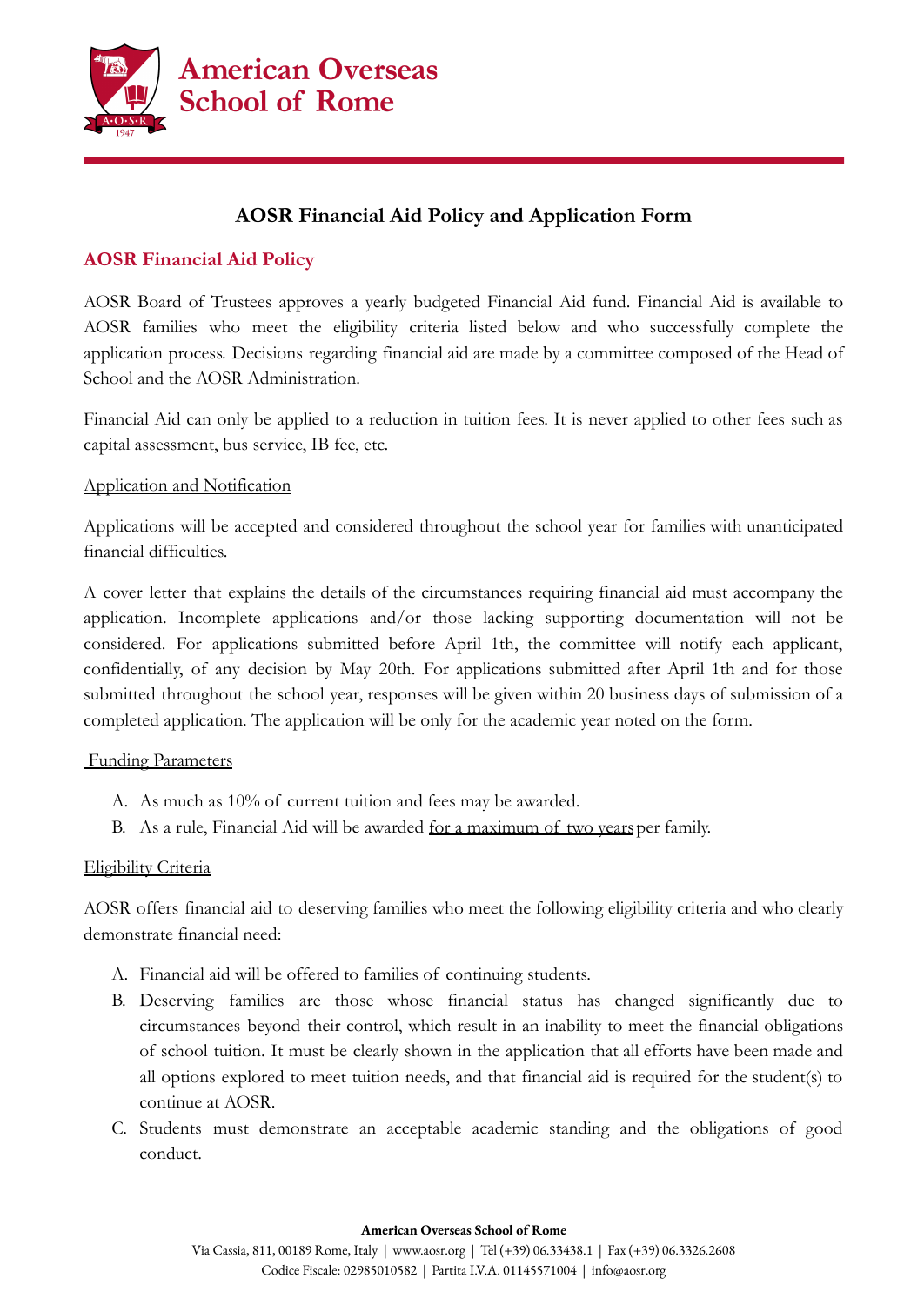

- D. Aid is available to students in kindergarten-grade 12, and priority is given to students in grades 6-12.
- E. Failure to meet payment due dates may jeopardize financial aid awards.

### Ineligibility Criteria

- A. Families owing current or prior year tuition are also ineligible for financial aid under this program. Families who fail to meet their financial obligations may lose their aid.
- B. Financial aid is only available to families that experience a temporary drop in income. Families must be, after the hardship subsides, able to pay tuition in full.
- C. Students with disciplinary or academic issues may be excluded from financial aid.

### Documentation

Families applying for financial aid must provide the following documents:

- A. the last three years of their national income tax returns.
- B. bank letters showing current bank balances on all bank accounts (self or joint) over which the applicants have signing authority.
- C. a list of all other assets owned by either/both parental applicants, and their current valuation.
- D. a written explanation as to the factors beyond the control of the applicant that prevent them from paying tuition without recourse to financial aid; their plan for when they expect to be able to bear tuition costs without recourse to financial aid; and why they cannot have recourse to their own assets (including the possibility of loans) to pay for tuition. Failure to disclose all assets will result in the denial of the application and/or the suspension of any financial aid granted.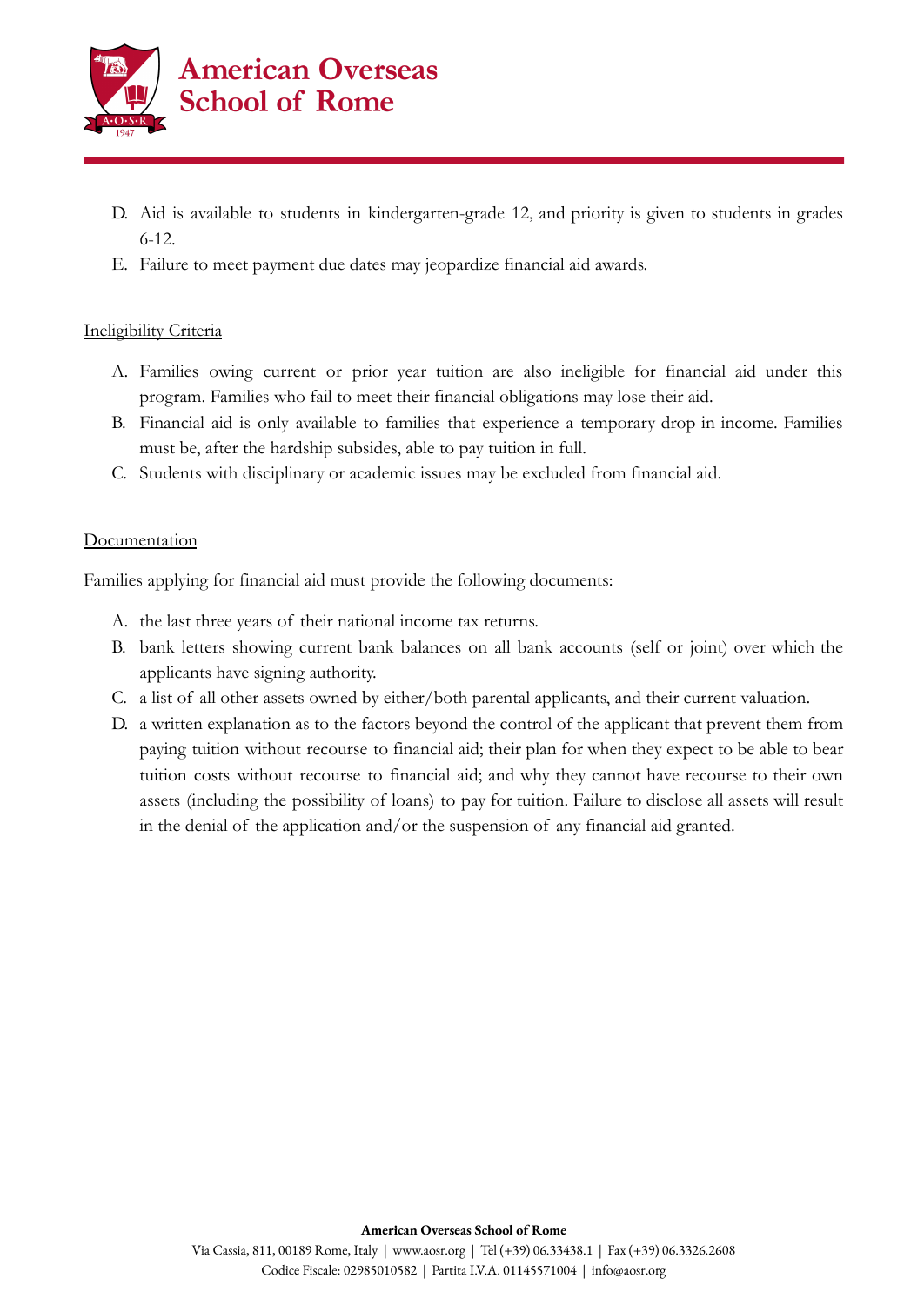

## **Financial Aid Application Form**

Funds available for Financial Aid are determined by AOSR's Board of Trustees and their allocation is considered for students whose parents or guardians submit evidence of financial hardship. Applications for financial aid will be carefully reviewed in confidence by the Financial Aid Committee.

*For further information on Financial Aid, please contact the billing office at: [billing@aosr.org](mailto:billing@aosr.org).*

| Child(ren)'s Name(s) Last                                                          | Child(ren)'s Name(s) First                                                                                              | Grade                                |  |  |  |
|------------------------------------------------------------------------------------|-------------------------------------------------------------------------------------------------------------------------|--------------------------------------|--|--|--|
|                                                                                    |                                                                                                                         |                                      |  |  |  |
|                                                                                    | <u> 1989 - Johann Barnett, fransk politiker (</u>                                                                       |                                      |  |  |  |
|                                                                                    |                                                                                                                         |                                      |  |  |  |
|                                                                                    |                                                                                                                         |                                      |  |  |  |
| Name Parent 1                                                                      | Last Name                                                                                                               | First Name                           |  |  |  |
| Name Parent 2                                                                      |                                                                                                                         |                                      |  |  |  |
| Last Name<br>First Name                                                            |                                                                                                                         |                                      |  |  |  |
| Who has legal guardianship: $\Box$ Both parents (Both parents' signature required) |                                                                                                                         |                                      |  |  |  |
| $\Box$ Parent 1 (*)                                                                | <b>a</b> Parent 2 (*) <b>a</b> Other (*) $(S\text{perify})$<br>(*) Provide a copy of the legal supporting documentation |                                      |  |  |  |
| (For Office Use Only)                                                              |                                                                                                                         |                                      |  |  |  |
|                                                                                    | RECEIVED ON:                                                                                                            |                                      |  |  |  |
| What is your marital status as of today?<br>1)                                     | Married<br>$\Box$<br>Divorced/Separated<br>❏                                                                            | $\Box$ Single<br>Widowed<br>$\Box$   |  |  |  |
| If divorced or separated, do you receive alimony payments?<br>2)                   |                                                                                                                         | $\Box$ Yes<br>$\square$ No           |  |  |  |
|                                                                                    |                                                                                                                         |                                      |  |  |  |
| 3)<br>Month and year parents were:                                                 | Married<br>⊔<br>⊔<br>Divorced<br>⊔<br>⊔                                                                                 | Separated<br>Widowed<br>Month / Year |  |  |  |